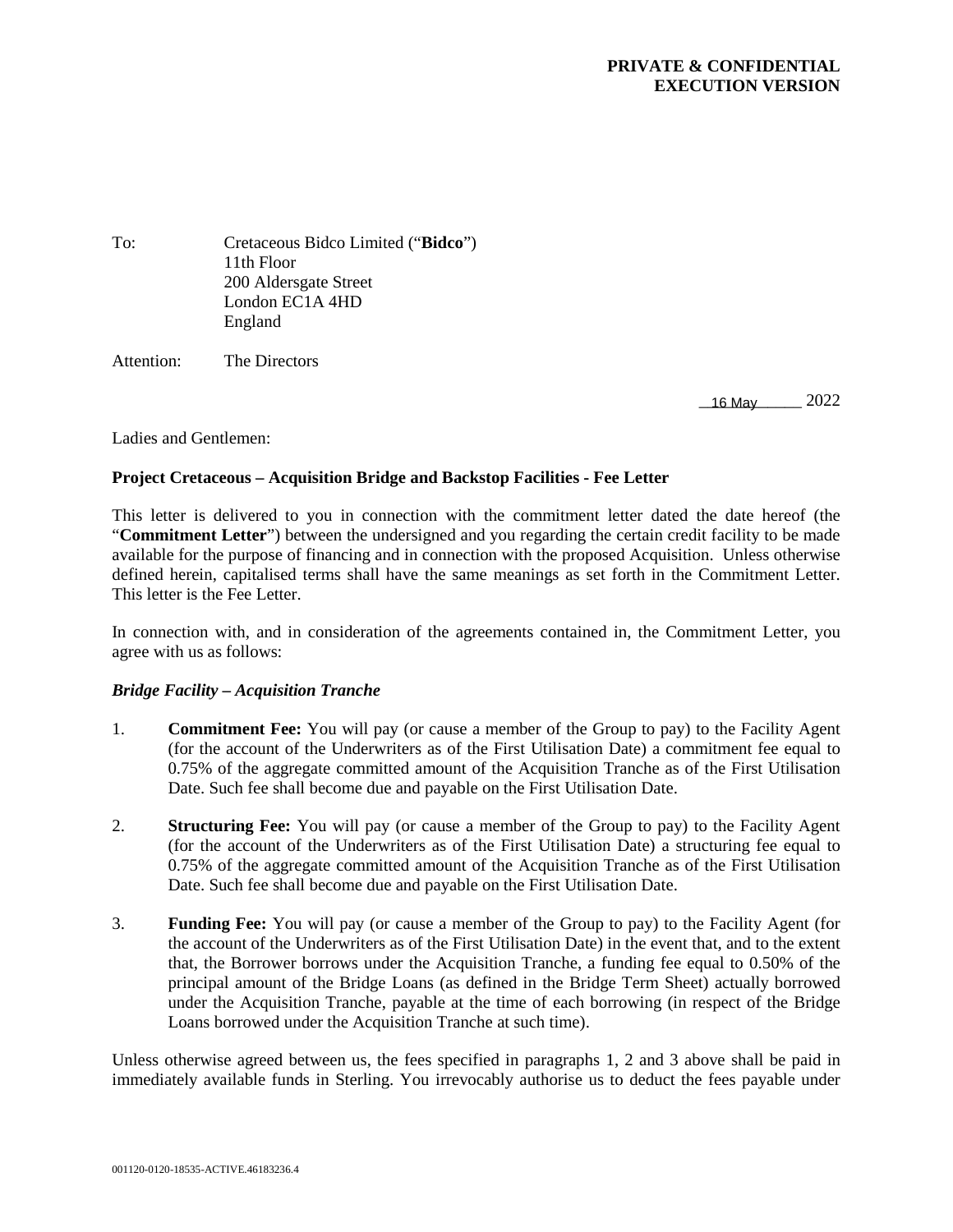paragraphs 1, 2 and 3 above on the First Utilisation Date from the proceeds of the first drawdown under the Acquisition Tranche (in each case unless any such fee has already been paid).

To the extent any fees are paid to you by the Target in connection with a Pushdown (as defined in the Bridge Term Sheet) (the "**Target Fees**") which duplicate any fees paid by you under paragraphs 1, 2 and 3 above, we agree that such Target Fees shall be immediately paid to you by the Target as a rebate of the fees originally paid by you under paragraphs 1, 2 and 3 above.

### *Bridge Facility – Refinancing Tranche (EUR)*

- 4. **Commitment Fee:** You will pay (or cause a member of the Group to pay) to the Facility Agent (for the account of the Underwriters as of the First Utilisation Date) a commitment fee equal to 0.75% of the aggregate committed amount of the Refinancing Tranche (EUR) as of the First Utilisation Date. Such fee shall become due and payable on the First Utilisation Date.
- 5. **Structuring Fee:** You will pay (or cause a member of the Group to pay) to the Facility Agent (for the account of the Underwriters as of the First Utilisation Date) a structuring fee equal to 0.75% of the aggregate committed amount of the Refinancing Tranche (EUR) as of the First Utilisation Date. Such fee shall become due and payable on the First Utilisation Date.
- 6. **Funding Fee:** You will pay (or cause a member of the Group to pay) to the Facility Agent (for the account of the Underwriters as of the First Utilisation Date) in the event that, and to the extent that, the Borrower borrows under the Refinancing Tranche (EUR), a funding fee equal to 0.50% of the principal amount of the Bridge Loans (as defined in the Bridge Term Sheet) actually borrowed under the Refinancing Tranche (EUR), payable at the time of each borrowing (in respect of the Bridge Loans borrowed under the Refinancing Tranche (EUR) at such time).

Unless otherwise agreed between us, the fees specified in paragraphs 4, 5 and 6 above shall be paid in immediately available funds in Euros to the account details notified to you by us by no later than the date falling 5 Business Days prior to the First Utilisation Date.

#### *Bridge Facility – Refinancing Tranche (USD)*

- 7. **Commitment Fee:** You will pay (or cause a member of the Group to pay) to the Facility Agent (for the account of the Underwriters as of the First Utilisation Date) a commitment fee equal to 0.75% of the aggregate committed amount of the Refinancing Tranche (USD) as of the First Utilisation Date. Such fee shall become due and payable on the First Utilisation Date.
- 8. **Structuring Fee:** You will pay (or cause a member of the Group to pay) to the Facility Agent (for the account of the Underwriters as of the First Utilisation Date) a structuring fee equal to 0.75% of the aggregate committed amount of the Refinancing Tranche (USD) as of the First Utilisation Date. Such fee shall become due and payable on the First Utilisation Date.
- 9. **Funding Fee:** You will pay (or cause a member of the Group to pay) to the Facility Agent (for the account of the Underwriters as of the First Utilisation Date) in the event that, and to the extent that, the Borrower borrows under the Refinancing Tranche (USD), a funding fee equal to 0.50% of the principal amount of the Bridge Loans (as defined in the Bridge Term Sheet) actually borrowed under the Refinancing Tranche (USD), payable at the time of each borrowing (in respect of the Bridge Loans borrowed under the Refinancing Tranche (USD) at such time).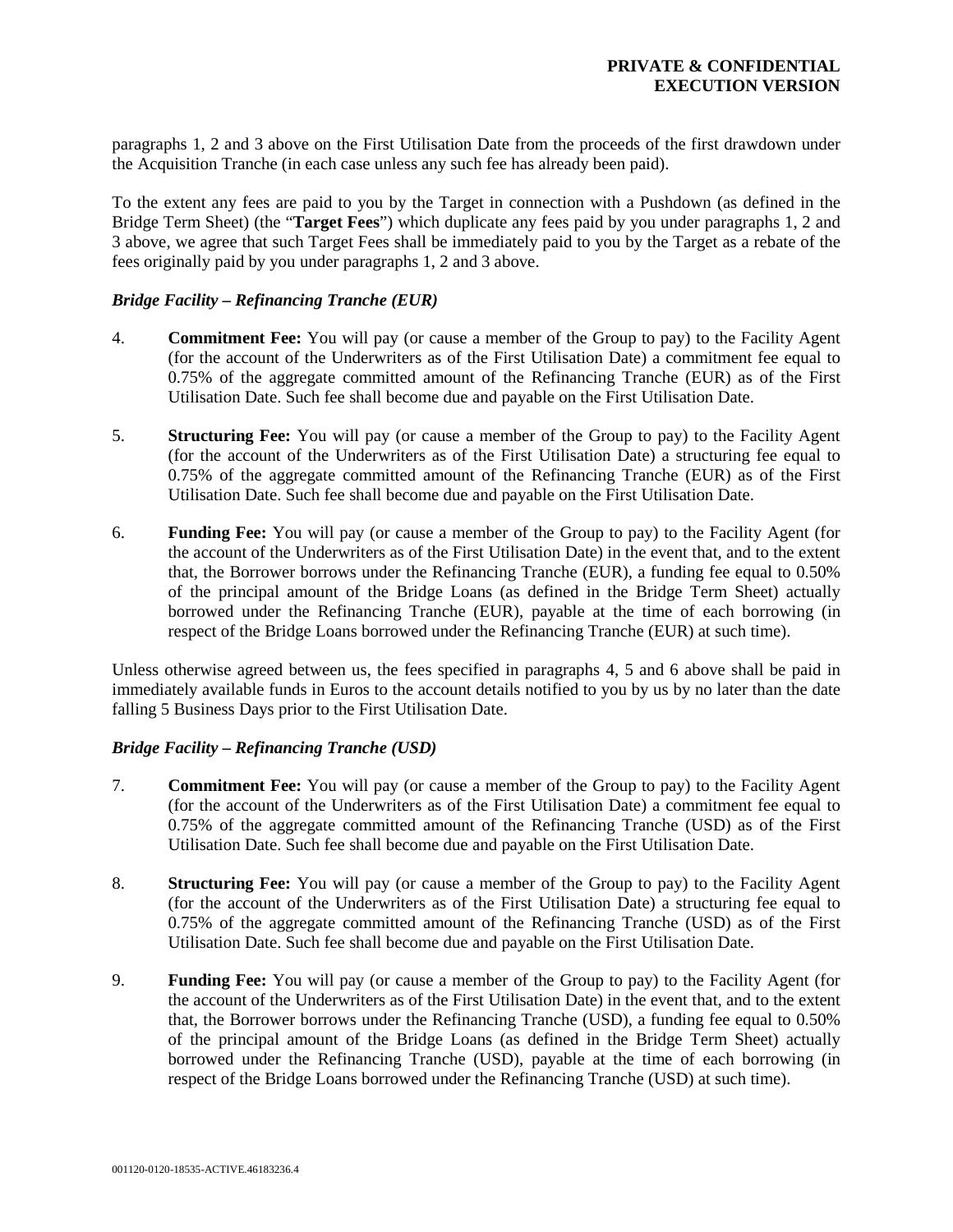Unless otherwise agreed between us, the fees specified in paragraphs 7, 8 and 9 above shall be paid in immediately available funds in US Dollars to the account details notified to you by us by no later than the date falling 5 Business Days prior to the First Utilisation Date.

#### *Take-out Fees*

- 10. **Base Takeout Fee:** You will pay (or cause a member of the Group to pay) to each Arranger a takeout fee in an amount equal to 0.75% of the principal amount of Bridge Loans held by such Arranger (or its lending affiliate) that are directly refinanced prior to the Final Maturity Date (or, in the case of Acquisition Tranche B, the Initial Maturity Date) with the proceeds of any indebtedness incurred by any member of the Group. Such fee shall become due and payable on the date on which the relevant refinancing occurs.
- 11. **Discretionary Takeout Fee:** To the extent you notify us in writing in your sole discretion that such fee will be payable, you will pay (or cause a member of the Group to pay) to each Arranger a discretionary takeout fee in an amount equal to 0.25% of the principal amount of Bridge Loans held by such Arranger (or its lending affiliate) that are directly refinanced prior to the Final Maturity Date (or, in the case of Acquisition Tranche B, the Initial Maturity Date) with the proceeds of any indebtedness incurred by any member of the Group. Such fee shall become due and payable on the date on which the relevant refinancing occurs.

Unless otherwise agreed between us, the fees specified in paragraphs 10 and 11 above shall be paid in immediately available funds in Euros (or, in respect of any portion of such fees which is used to directly refinance the Refinancing Tranche (USD), US Dollars) to the account details notified to you by us by no later than the date falling 5 Business Days prior to the due date for payment.

### *Agency Fees*

- 12. You will cause the Group to:
	- (a) pay to the Facility Agent (for its own account) a non-refundable agency fee in an amount per annum to be agreed with the Facility Agent, such fee to be payable annually in advance (with the first payment due on the First Utilisation Date) until the Bridge Facility terminates, subject to refund on a *pro temporis* basis if the Bridge Facility is prepaid in full; and
	- (b) pay to the Security Agent (for its own account) a non-refundable agency fee in an amount per annum to be agreed with the Security Agent, such fee to be payable annually in advance (with the first payment due on the First Utilisation Date) until the Bridge Facility terminates, subject to refund on a *pro temporis* basis if the Bridge Facility is prepaid in full.

No such fees shall be payable in the event that there is no drawdown under the Bridge Facility.

### *Backstop RCF Transfer*

13. **Commitment Fee:** You will pay (or cause a member of the Group to pay) to the Facility Agent (for the account of the Underwriters as of the First Utilisation Date) a commitment fee equal to 0.25% of the aggregate committed amount of the Transfer Limit of each Underwriter as of the First Utilisation Date. Such fee shall become due and payable on the First Utilisation Date.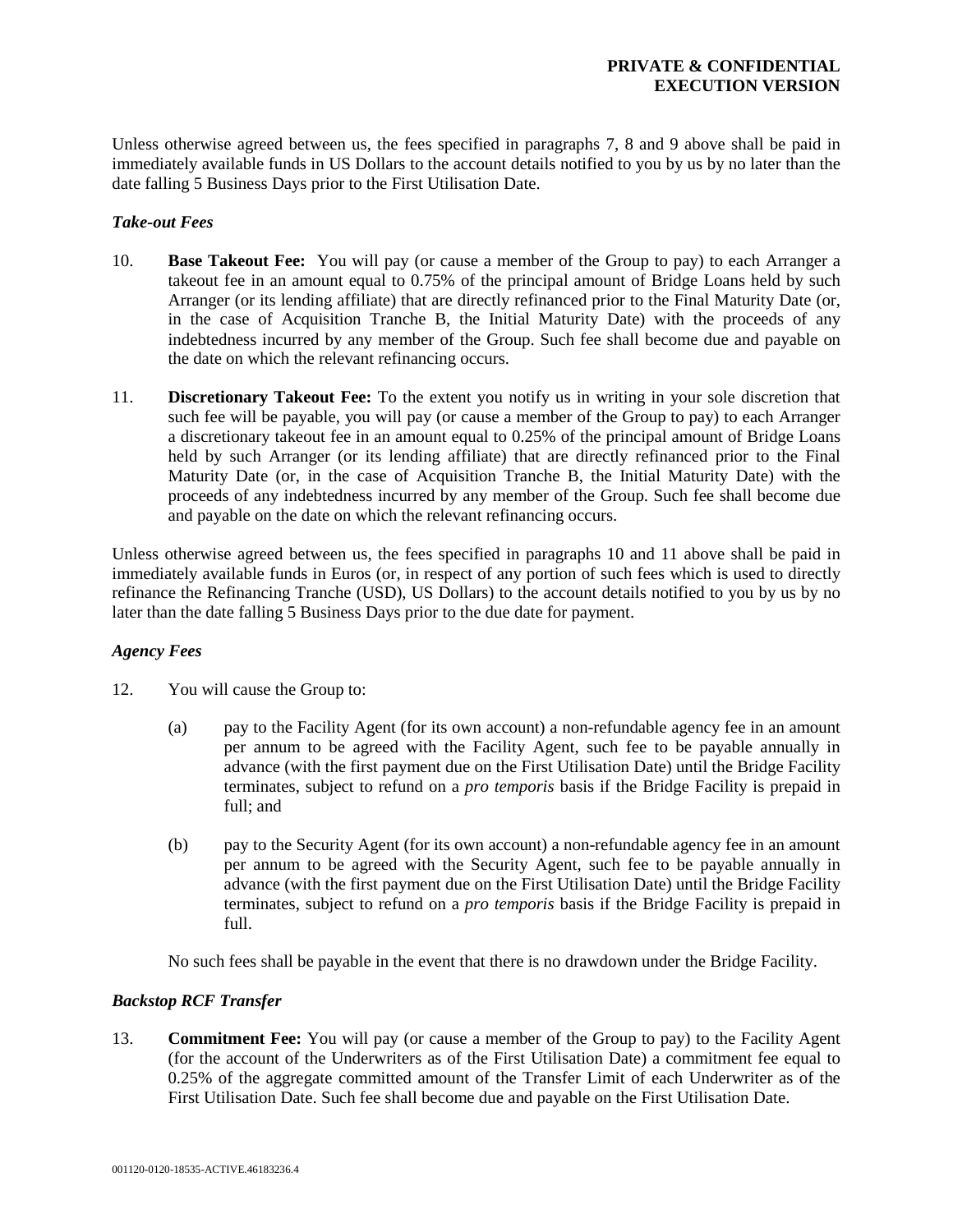14. **Upfront Fee:** You will pay (or cause a member of the Group to pay) to the Facility Agent (for the account of the Underwriters as of the First Utilisation Date) an upfront fee equal to 0.75% of the principal amount of the Transfer Limit actually assumed by each Underwriter pursuant to a Transfer on the date on which that Transfer becomes effective. Such fee shall become due and payable on the effective date of the relevant Transfer.

Unless otherwise agreed between us, the fees specified in paragraphs 13 and 14 above shall be paid in immediately available funds in Euros to the account details notified to you by us by no later than the date falling 5 Business Days prior to the First Utilisation Date.

### *Backstop L/C Facility*

- 15. **Commitment Fee:** You will pay (or cause a member of the Group to pay) to the Facility Agent (for the account of the Underwriters with a commitment in respect of the Backstop L/C Facility as of the First Utilisation Date) a commitment fee equal to 0.25% of the aggregate committed amount of the Backstop L/C Facility as of the First Utilisation Date. Such fee shall become due and payable on the First Utilisation Date.
- 16. **Upfront Fee:** You will pay (or cause a member of the Group to pay) to the Facility Agent (for the account of the Underwriters with a commitment in respect of the Backstop L/C Facility as of the First Utilisation Date) an upfront fee equal to 0.75% of the principal amount actually utilised or available to be utilised under the Backstop L/C Facility as at the first utilisation date under the Backstop L/C Facility Agreement (including by way of utilising any Upsize Application amount under any Existing Letter of Credit Facility Agreement). Such fee shall become due and payable on that first utilisation date.

Unless otherwise agreed between us, the fees specified in paragraphs 15 and 16 above shall be paid in immediately available funds in Euros to the account details notified to you by us by no later than the date falling 5 Business Days prior to the First Utilisation Date.

- 17. **Agency/Issuing Bank Fees:** You will cause the Group to:
	- (a) pay to the L/C Facility Agent (for its own account) a non-refundable agency fee in an amount per annum to be agreed with the L/C Facility Agent, such fee to be payable annually in advance (with the first payment due on the date of first borrowing under the Backstop L/C Facility) until the Backstop L/C Facility terminates, subject to refund on a *pro temporis* basis if the Backstop L/C Facility is prepaid in full; and
	- (b) pay to the Issuing Bank (for its own account) a non-refundable issuing bank fee in an amount per annum to be agreed with the Issuing Agent, such fee to be payable annually in advance (with the first payment due on the first date on which a letter of credit is issued under the Backstop L/C Facility) until the Backstop L/C Facility terminates, subject to refund on a *pro temporis* basis if the Backstop L/C Facility is prepaid in full.

No such fees shall be payable in the event that there is no drawdown under the Backstop L/C Facility.

### *General*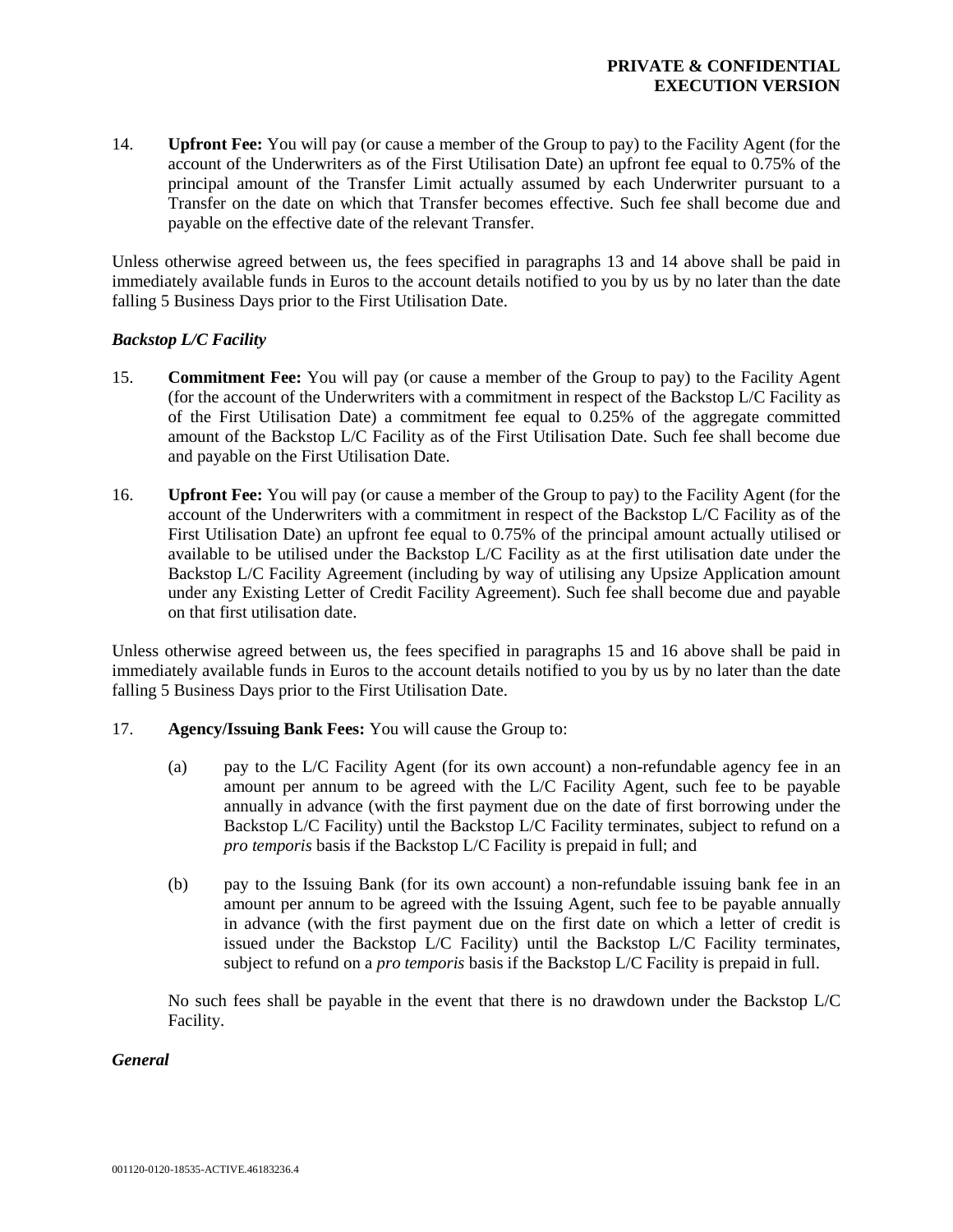15. **Legal Fees:** You will cause the Group to pay within a reasonable period after demand (accompanied by such details as to the work done, hours worked, charge-out rates and persons involved as you and the Sponsor shall reasonably require) the reasonable fees (together with all reasonable expenses, disbursements and VAT (if applicable) relating thereto) of legal counsel in each applicable jurisdiction acceptable to the Arrangers and the Sponsor to act for the Documentation Agent in relation to the Commitment Letter, the Term Sheets, the Finance Documents, the conditions precedent thereto and the transactions referred to therein (in each case subject to caps to be agreed separately). Subject to any termination arrangements agreed between us, no such fees and expenses shall be payable in the event that there is no drawdown under the Bridge Facility.

Other than as provided above, any obligation to pay the foregoing fees, costs and expenses will not be subject to set-off or counterclaim.

This letter and our respective rights hereunder may not be assigned by either party without the prior written consent of the other party and may not be amended or any provision hereof waived or modified except by an instrument in writing signed by each of the parties hereto. This letter and any noncontractual obligations arising out of or in connection with it shall be governed by and construed in accordance with the laws of England and the parties to this letter hereby submit to the non-exclusive jurisdiction of the English courts.

This letter may be executed in any number of counterparts, each of which shall be an original and all of which, when taken together, shall constitute one agreement. Delivery of an executed counterpart of a signature page of this letter by facsimile transmission shall be effective as delivery of an original executed counterpart hereof.

If you are in agreement with the foregoing, please sign and return the enclosed duplicate copy of this letter.

Yours faithfully,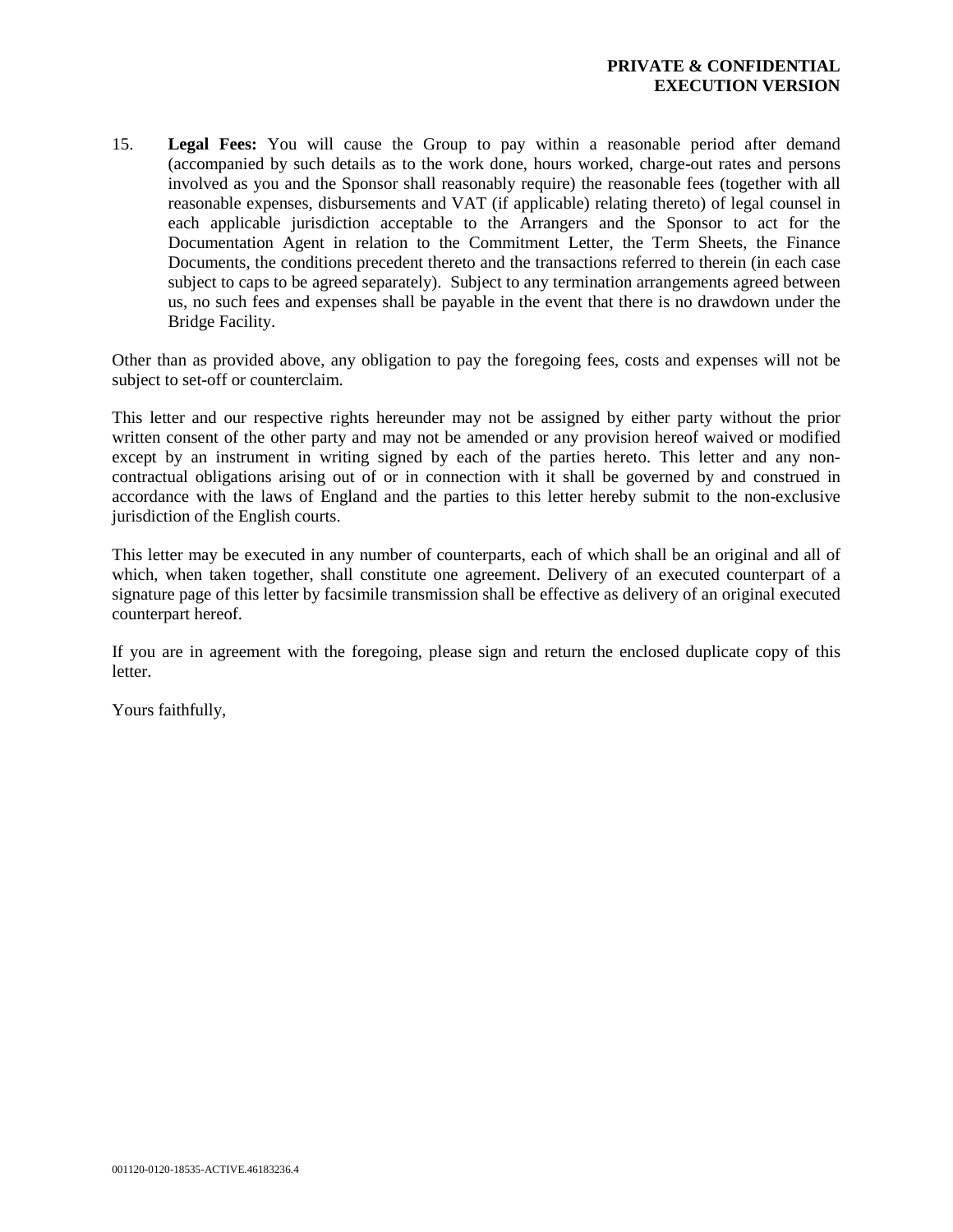For and on behalf of

**BNP PARIBAS** 



By: Name: Title:

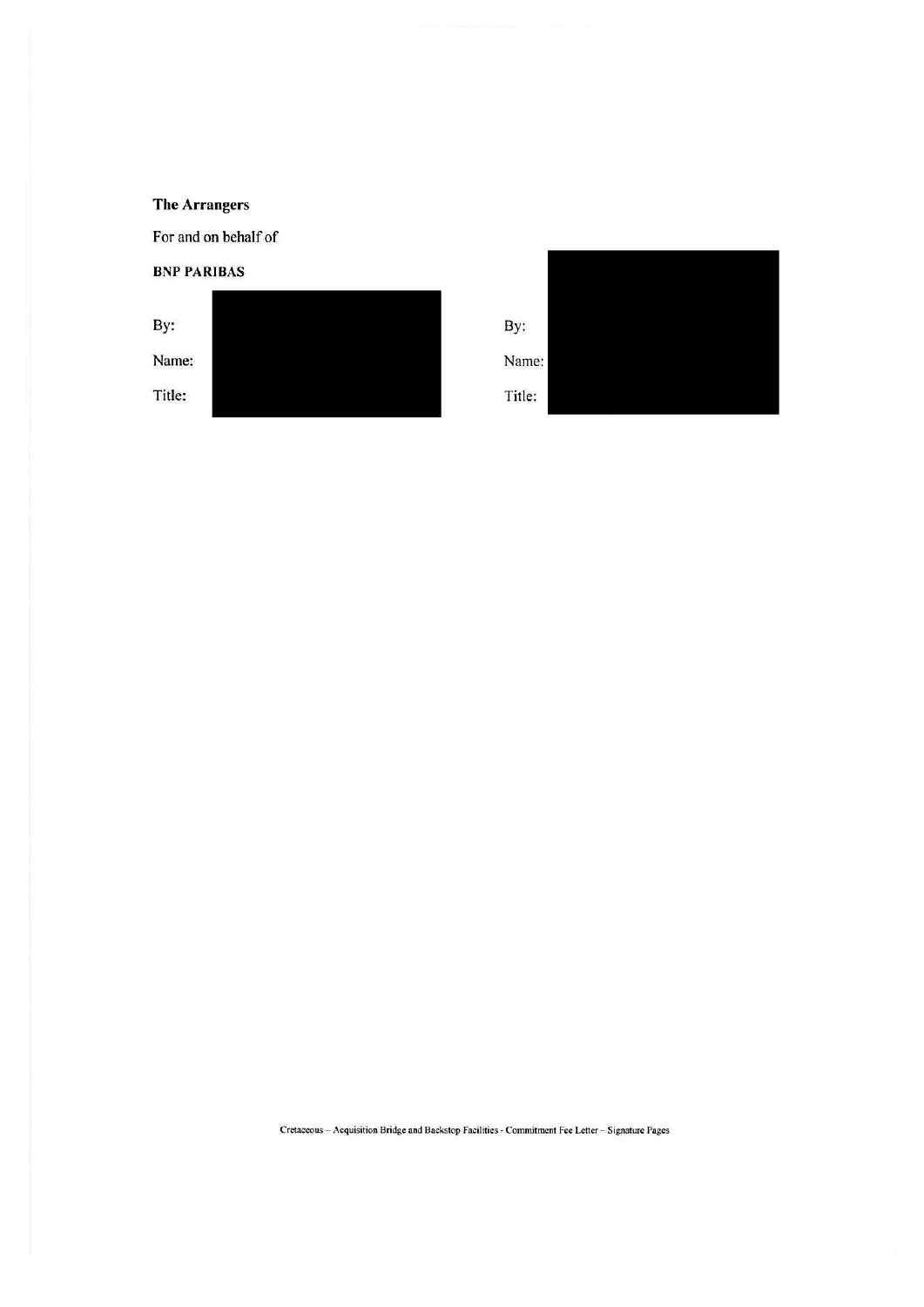For and on behalf of

## CRÉDIT AGRICOLE CORPORATE AND INVESTMENT BANK

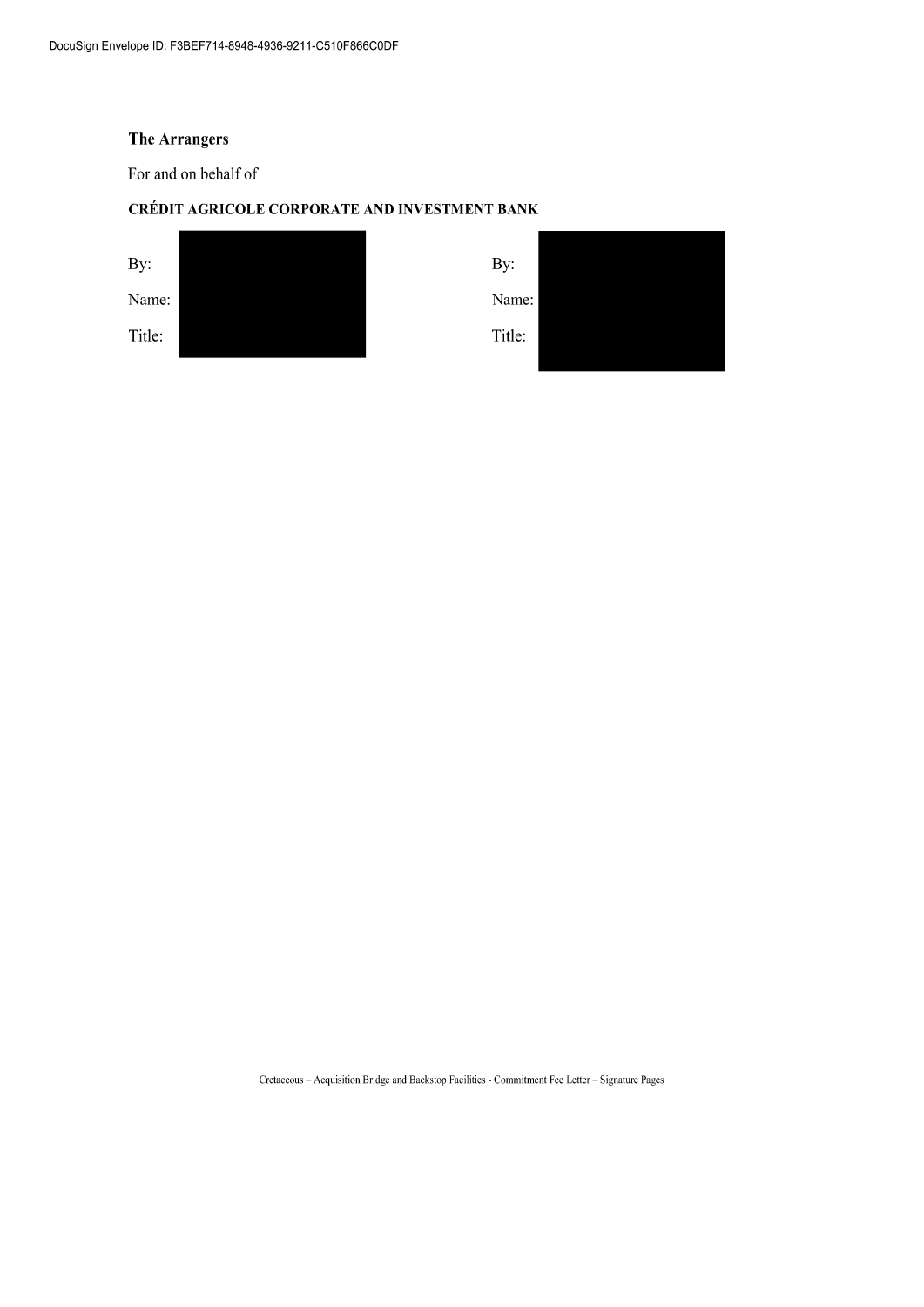For and on behalf of

## **HSBC BANK PLC**

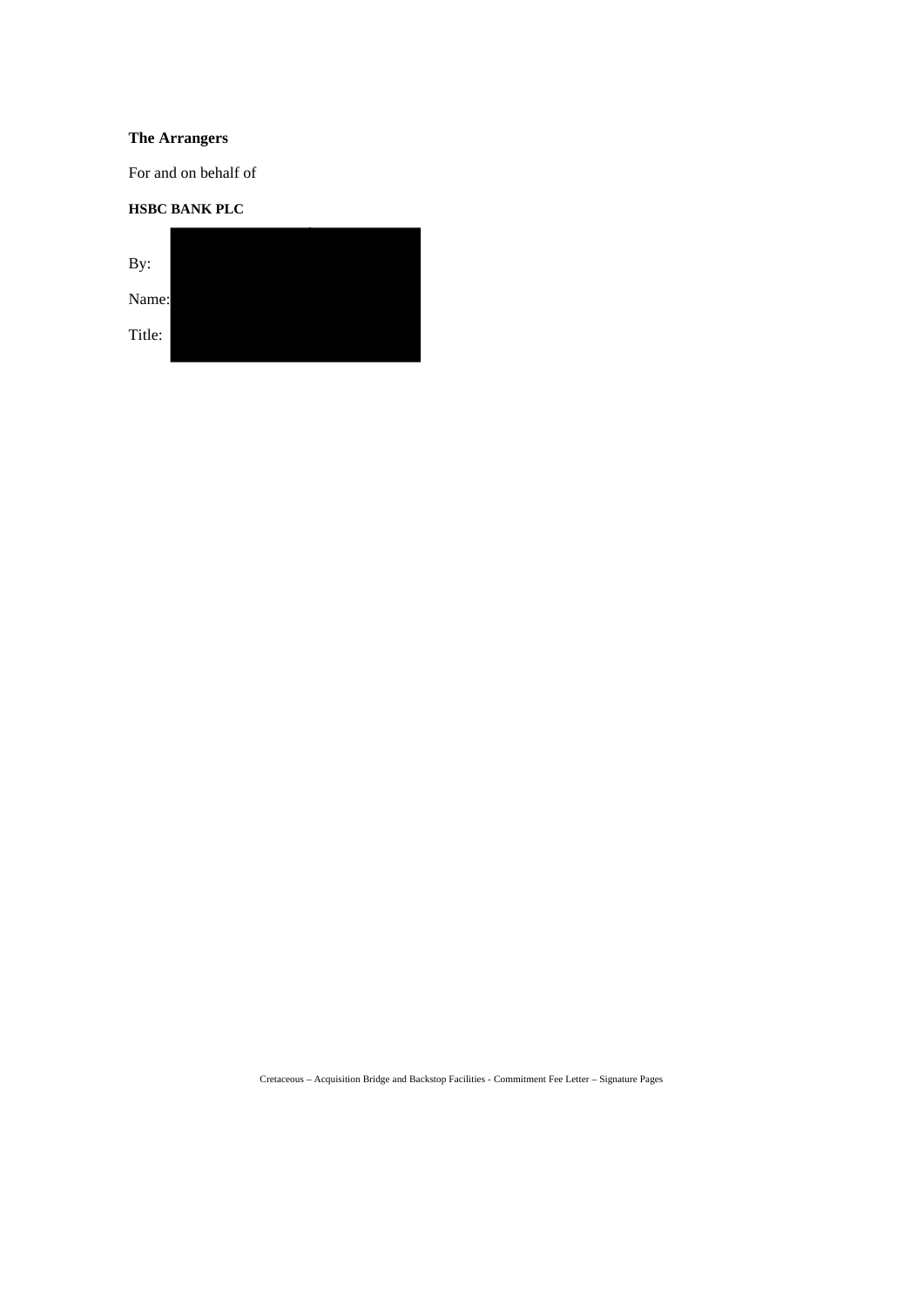For and on behalf of

| <b>J.P. MORGAN SECURITIES PLC</b> |  |  |  |  |  |  |  |  |
|-----------------------------------|--|--|--|--|--|--|--|--|
| By:                               |  |  |  |  |  |  |  |  |
| Nam                               |  |  |  |  |  |  |  |  |
| Title                             |  |  |  |  |  |  |  |  |
|                                   |  |  |  |  |  |  |  |  |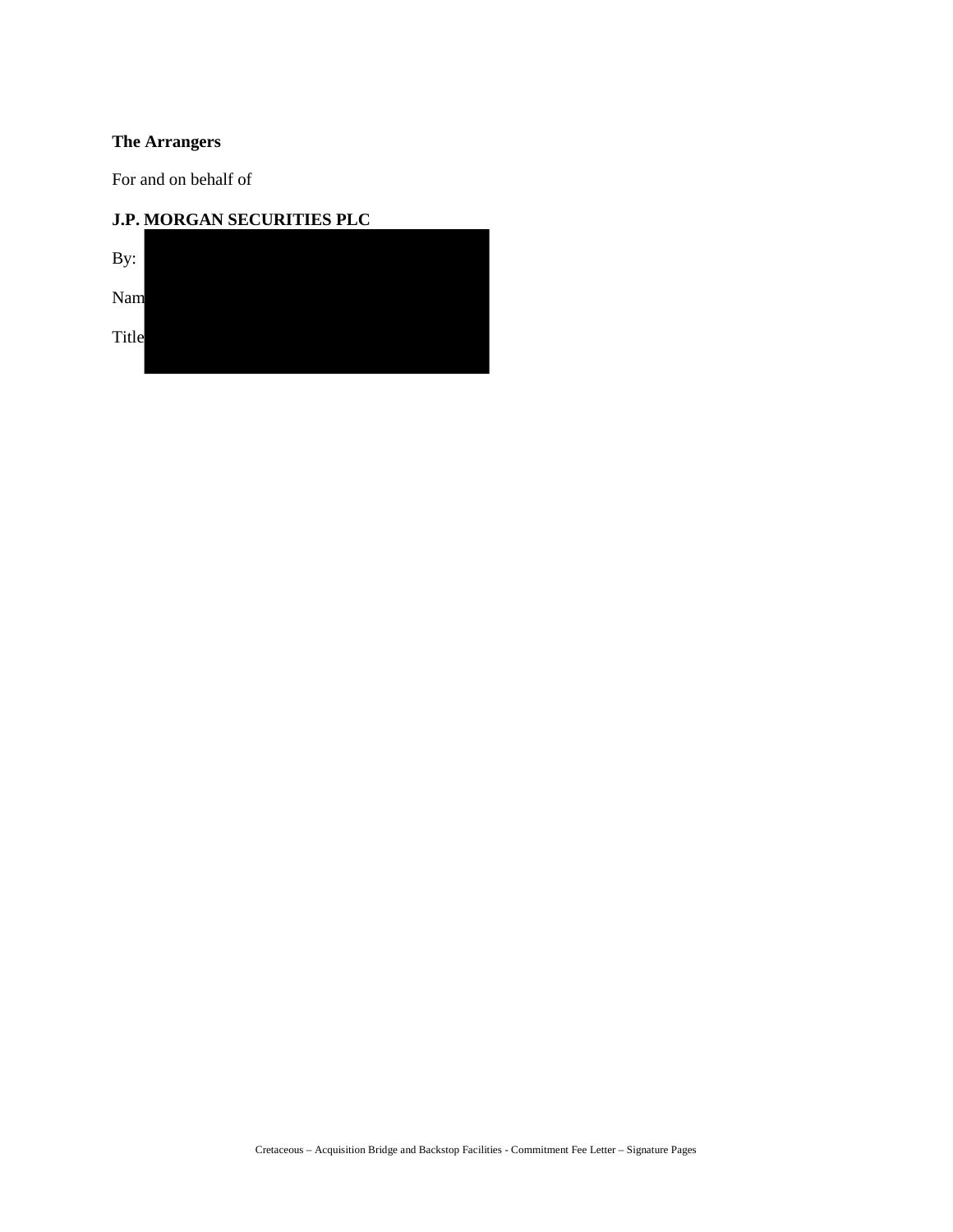For and on behalf of

**BNP PARIBAS** 

By: Name: Title:

By: Name Title: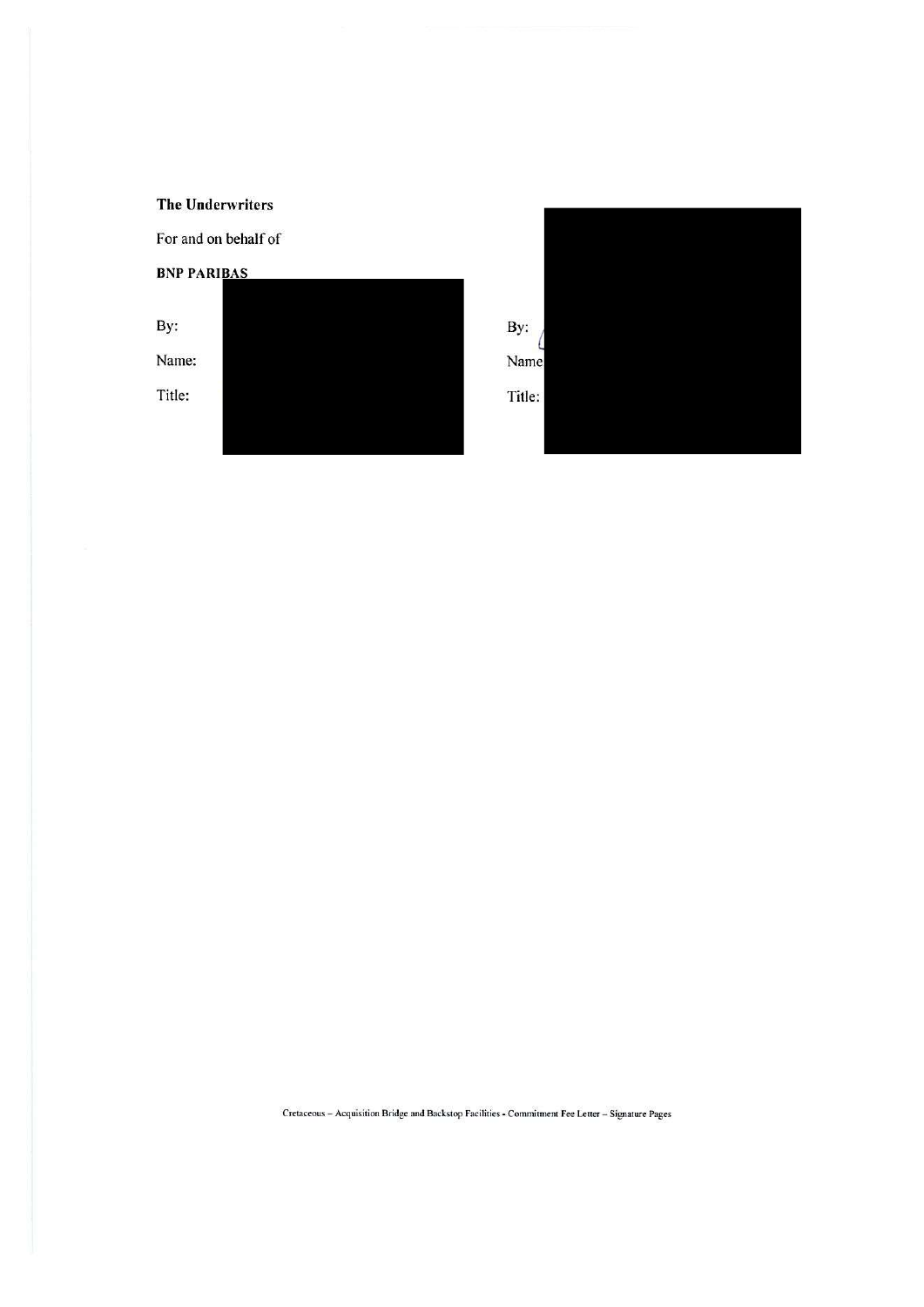For and on behalf of

## CRÉDIT AGRICOLE CORPORATE AND INVESTMENT BANK

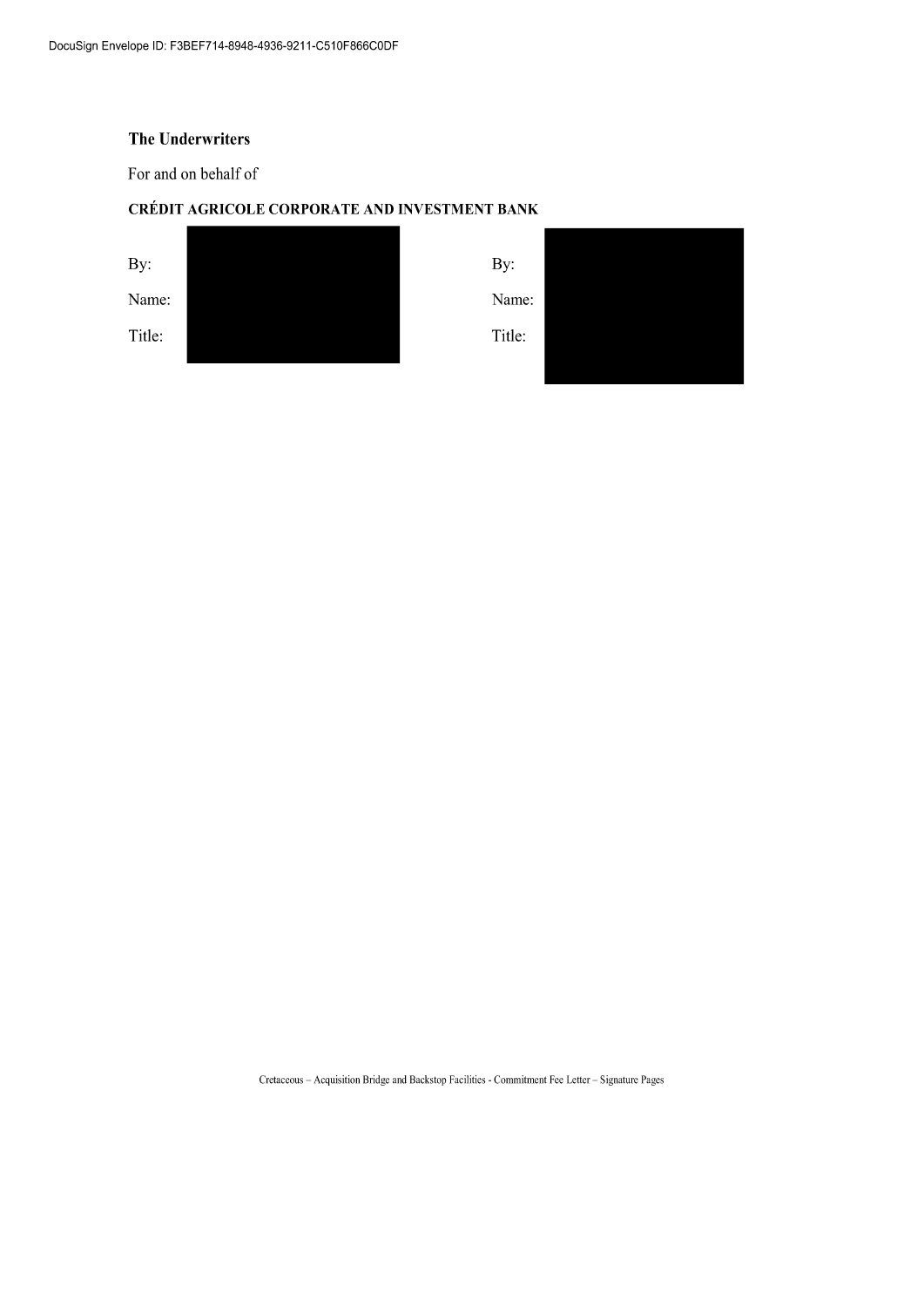For and on behalf of

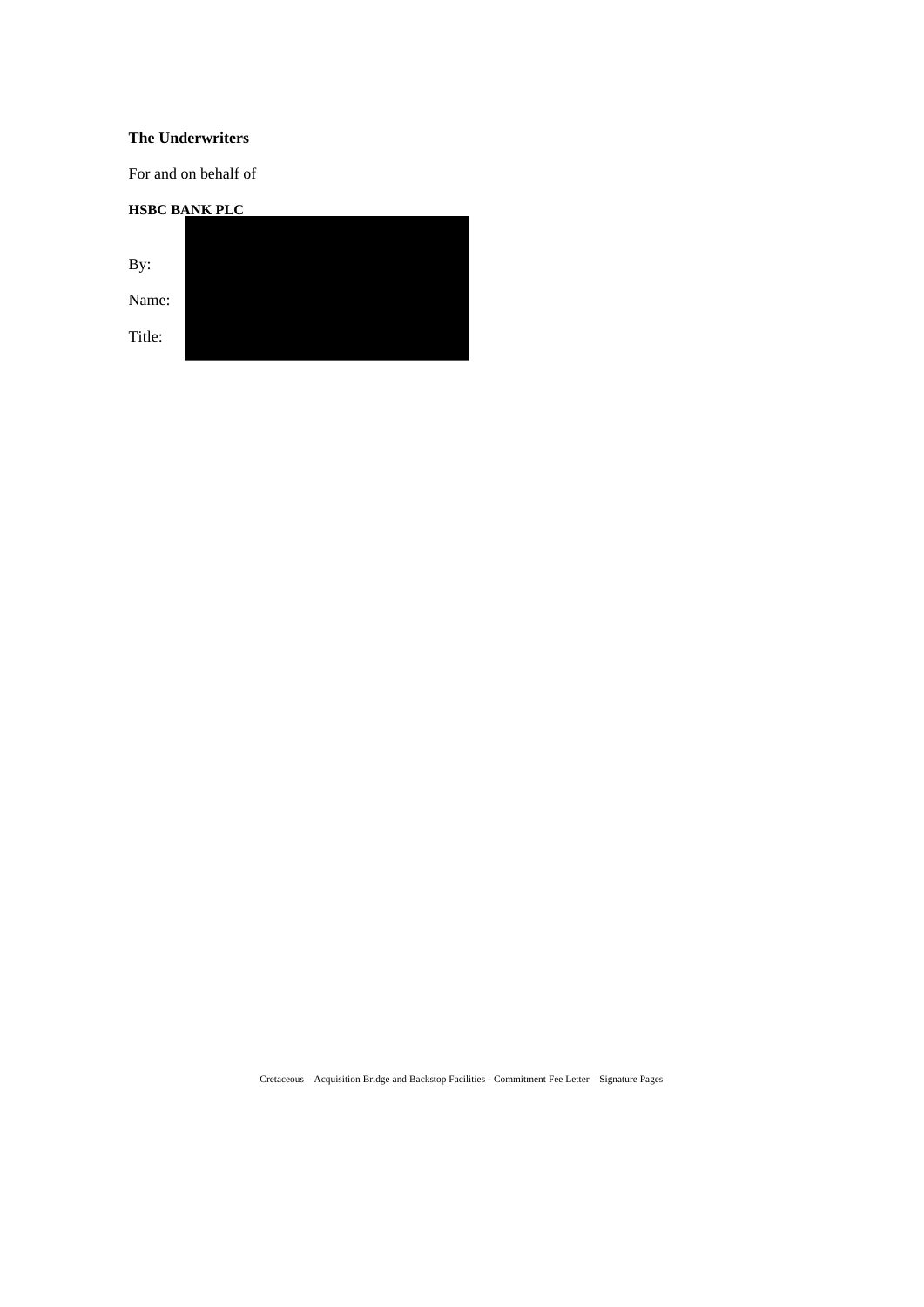For and on behalf of

## **JPMORGAN CHASE BANK N.A., LONDON BRANCH**

| By  |  |  |  |
|-----|--|--|--|
| Na  |  |  |  |
| Tit |  |  |  |